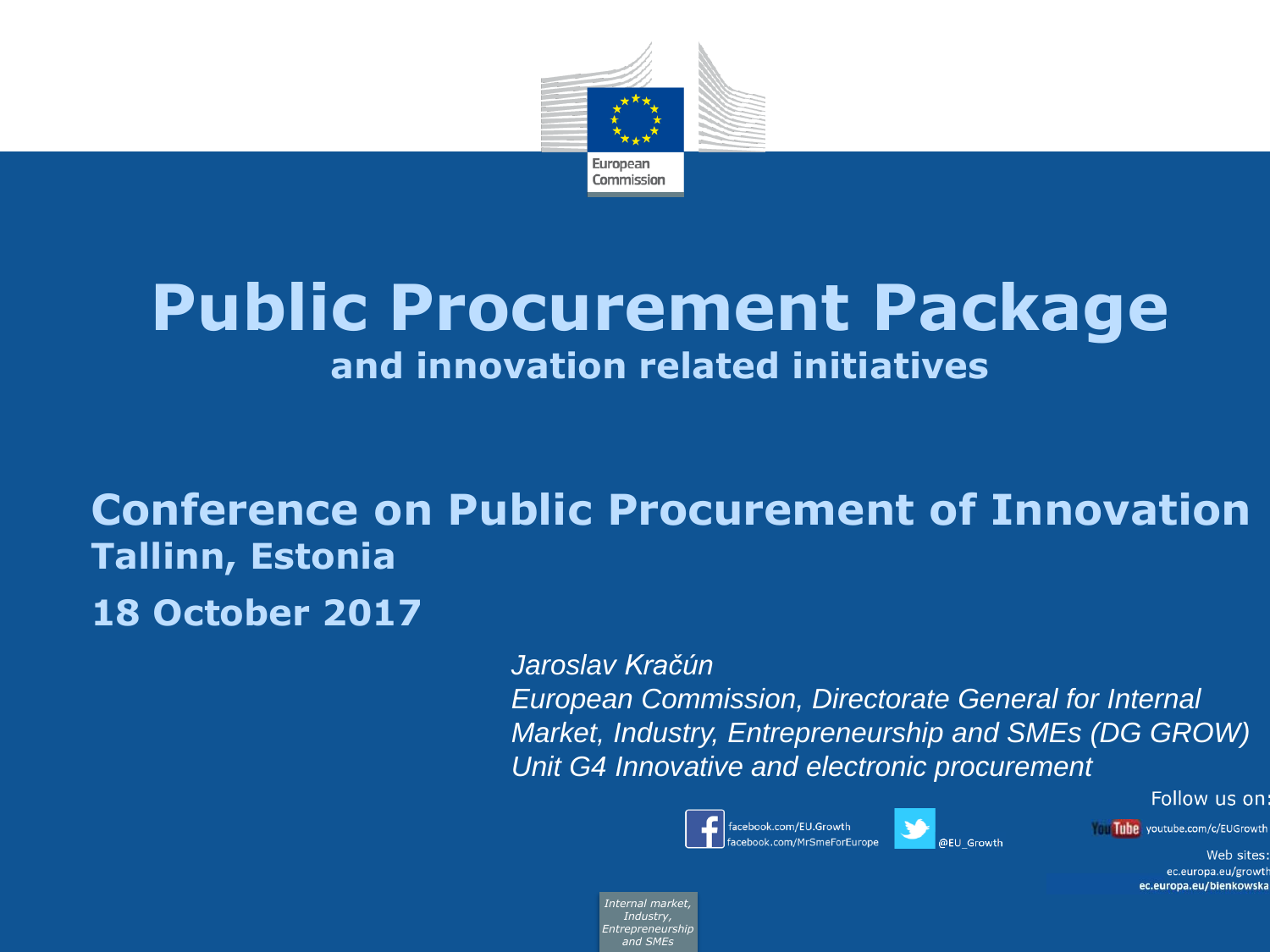

## **[Public Procurement Package](http://ec.europa.eu/growth/content/increasing-impact-public-investment-through-efficient-and-professional-procurement-0_en) adopted 3 October 2017**

- 1) **a Communication on Public Procurement** Commission's strategy for improving PP
- 2) **a Communication on a voluntary ex-ante mechanism** for large infrastructure projects (SMS)
- 3) **a Recommendation on professionalisation** of public procurement to Member States
- 4) a draft **guidance document on procurement of innovation** – launch of targeted consultation

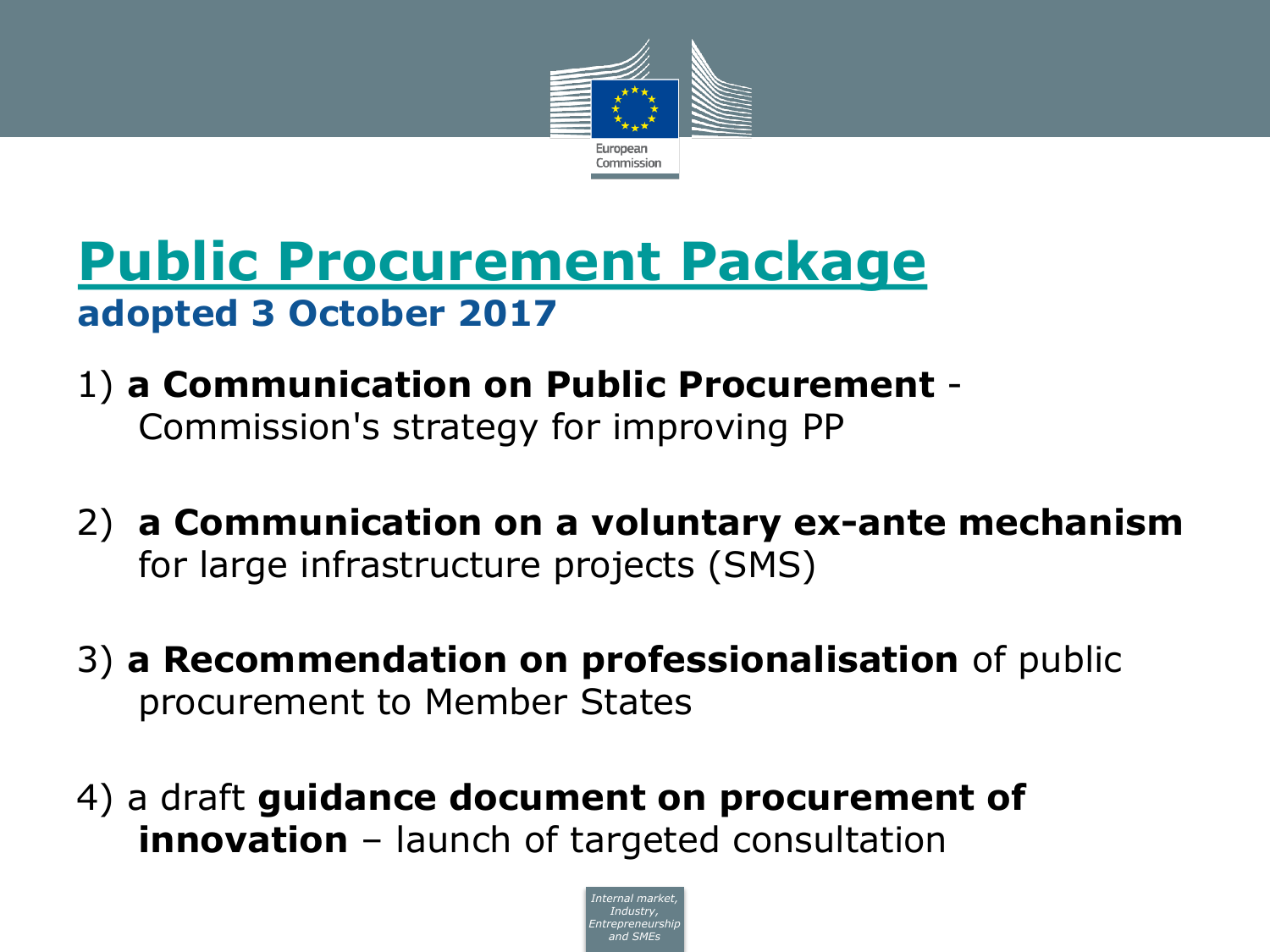

#### **1/ Communication:**  *['Making public procurement work in and for Europe'](http://ec.europa.eu/docsroom/documents/25612)*

- **PP is 14% GDP: a strategic area**
- **A partnership to improve the PP in practice**
- **The Commission is ready to play its part**
- **6 Priority areas :**
- 1. Boost **strategic** procurement (green, social, innovative)
- 2. **Professionalise** public buyers
- 3. Increase **access** to procurement markets (SMEs, IPI)
- 4. Improve **transparency**, integrity, data
- 5. Boost the **digital** transformation of PP
- 6. **Cooperate** to procure together

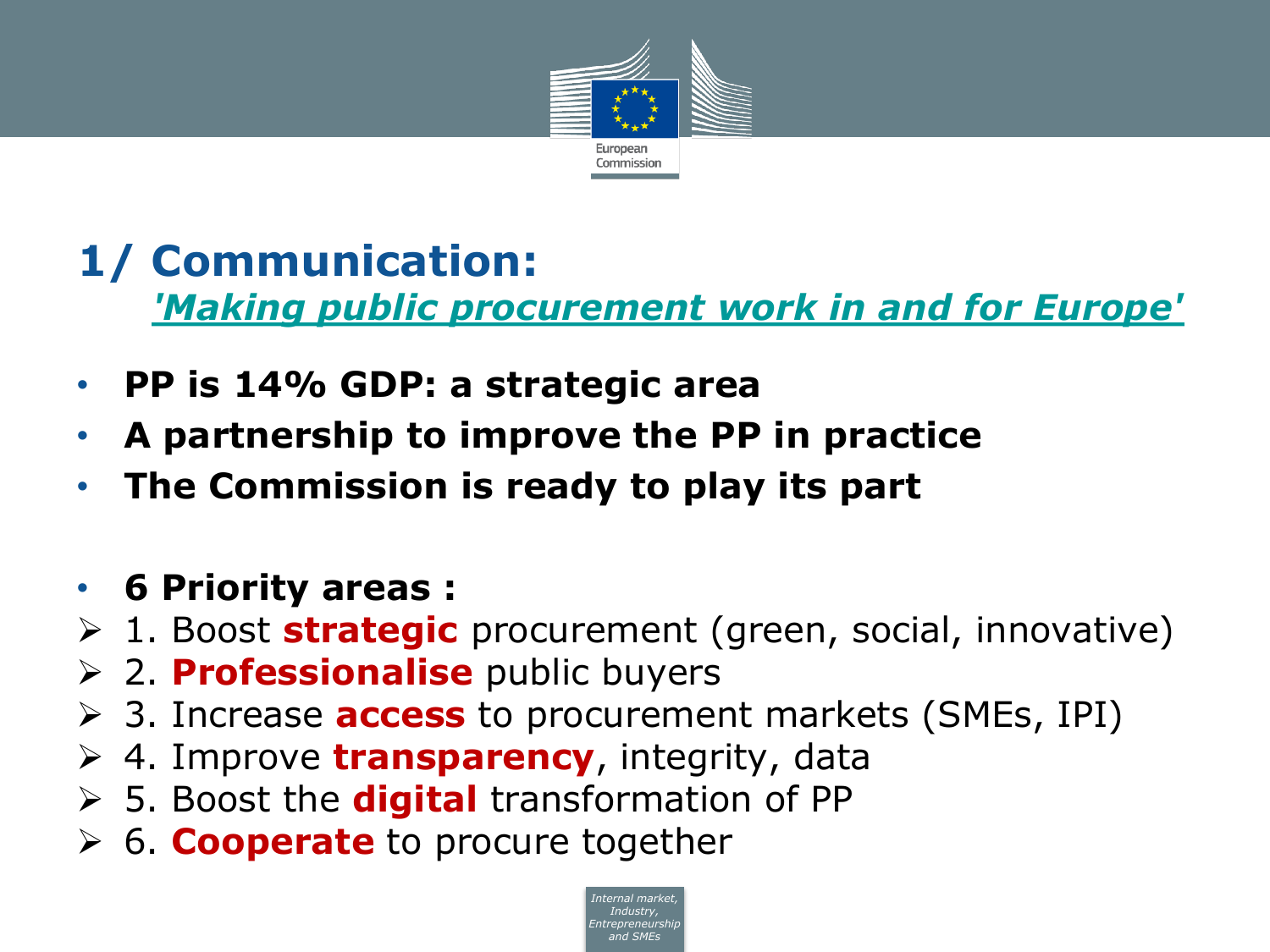

## **2/ Voluntary ex ante assessment mechanism for large infrastructure projects**

- A **helpdesk > 250 million €**
- A **VOLUNTARY ex ante notification mechanism > 500 million €**
- an **information exchange mechanism**



*Internal market Industry, ntrenreneurs and SMEs*



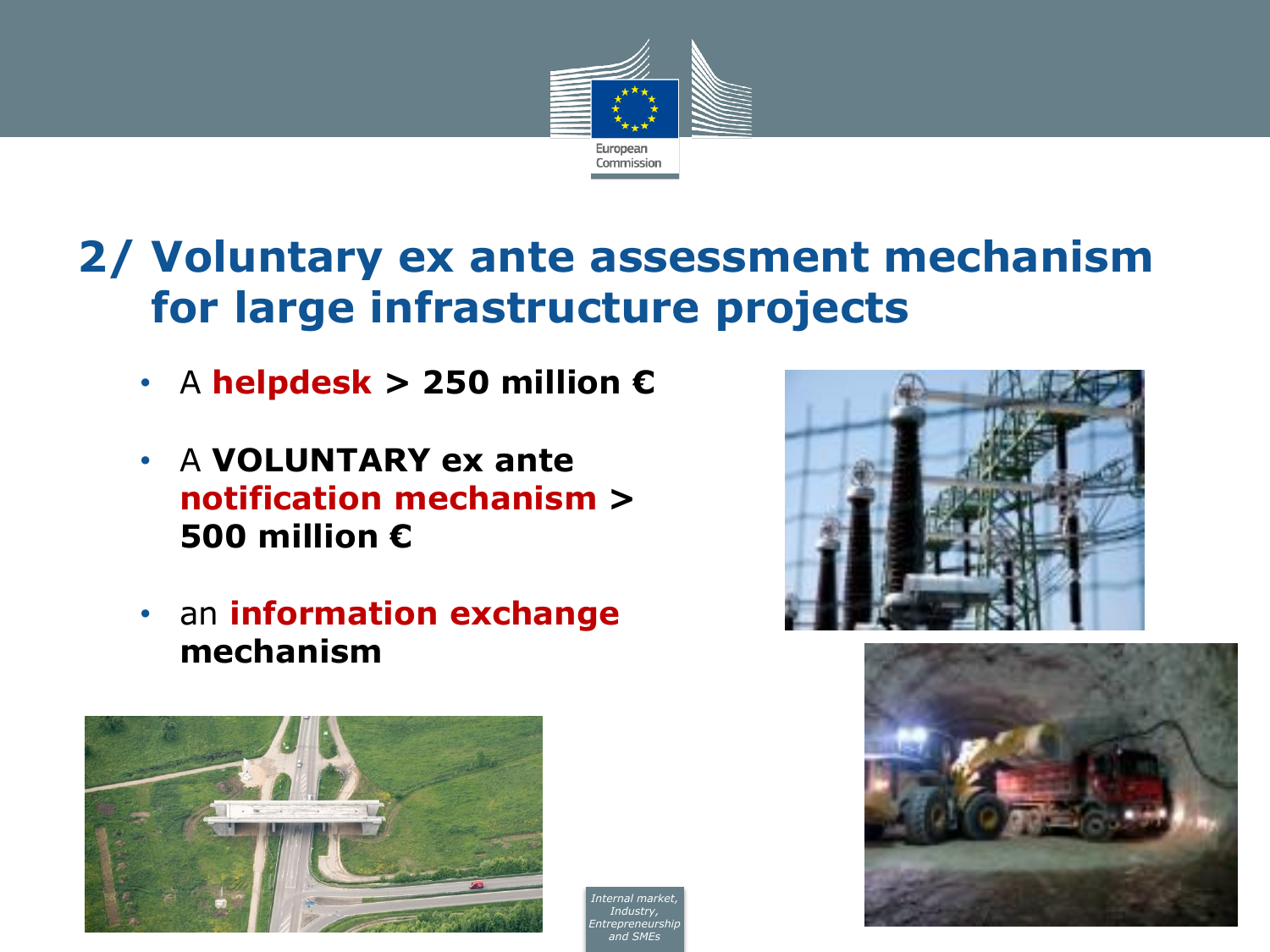

## **3/ Recommendation on professionalisation of procurement**

• GOAL:

To facilitate uptake of professionalisation policies in MS  $\rightarrow$  for the overall improvement of competences

- 3 Pillars:
	- 1. Defining long term professionalisation strategies
	- 2. Getting the right people with the right set of skills
	- 3. Provide tools and support for strategic thinking

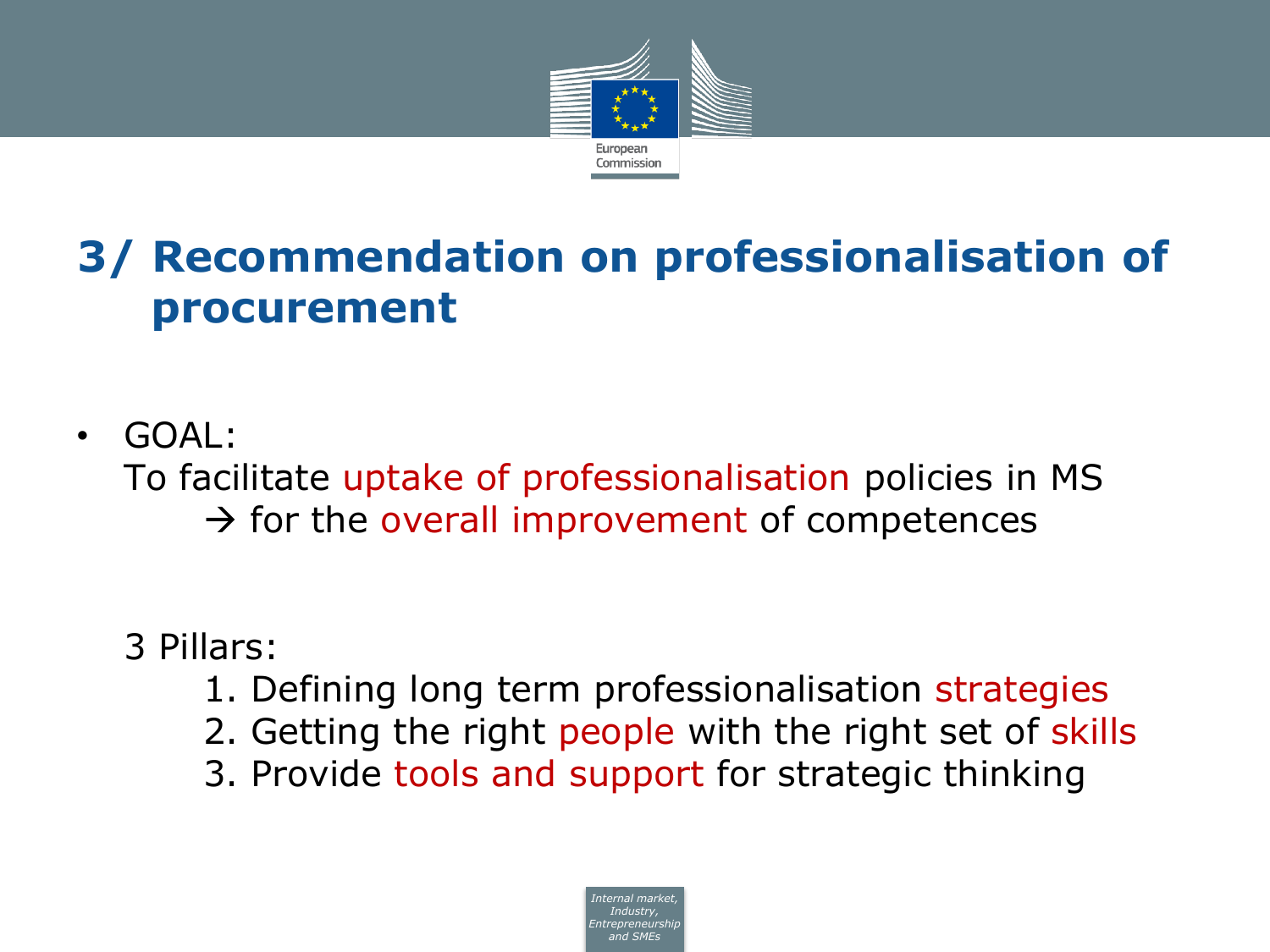

## **4/ Targeted consultation on draft Guidance on Procurement of Innovation**

### **Benefits of public procurement of innovation (PPI)**

- Improving  $\leftrightarrow$  opportunities
- public service external for innovative suppliers

#### **Guidance on :**

- **Importance** of PPI
- How to develop **policy** for PPI
- How to attract **innovators**
- How to attract **innovation**
- How to use innovation friendly **tools** from Directive

**[http://ec.europa.eu/growth/content/targeted-consultation-draft-guidance-public](http://ec.europa.eu/growth/content/targeted-consultation-draft-guidance-public-procurement-innovation_en)procurement-innovation\_en**

> *Internal market, Industry, Entrepreneurship and SMEs*

**Feedback** until 2 January 2018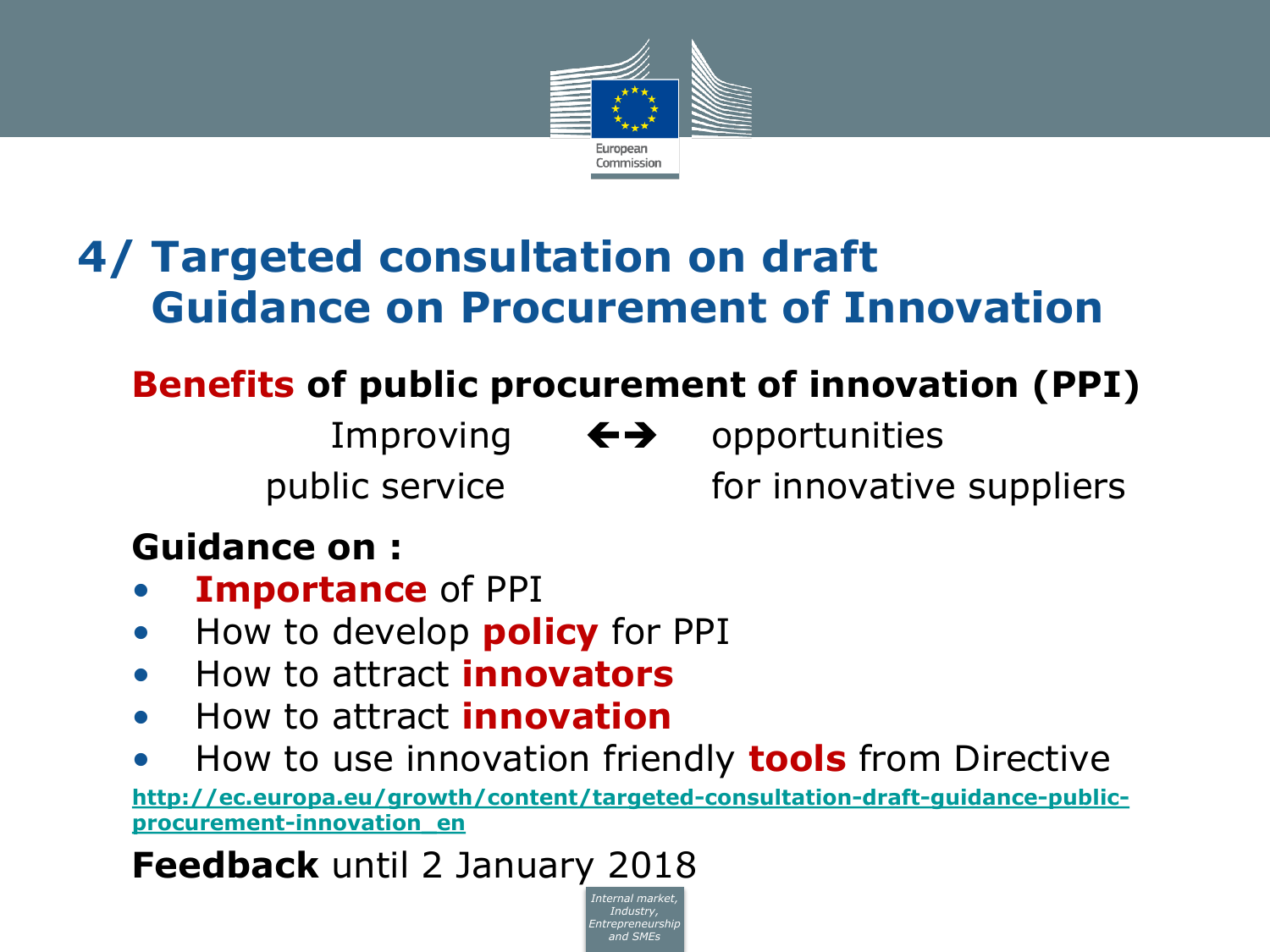

#### **Innovation Brokers (not in Public Procurement Package)**

- *FUNCTION: creating links for the facilitation of public procurement of innovation*
- *Motivation: PPI has been possible but has not picked up, despite the economic potential*
- *Objective: showcase an example of facilitation of PPI through an innovation broker*
- *Deadline: call for proposals open till 5 January 2018*
- *Budget: 600.000 EUR (1 pilot project – 1 consortium)*

https://ec.europa.eu/easme/en/cos-linkpp-2017-2-02-innovation[procurement-broker-creating-links-facilitation-public-procurement](https://ec.europa.eu/easme/en/cos-linkpp-2017-2-02-innovation-procurement-broker-creating-links-facilitation-public-procurement)

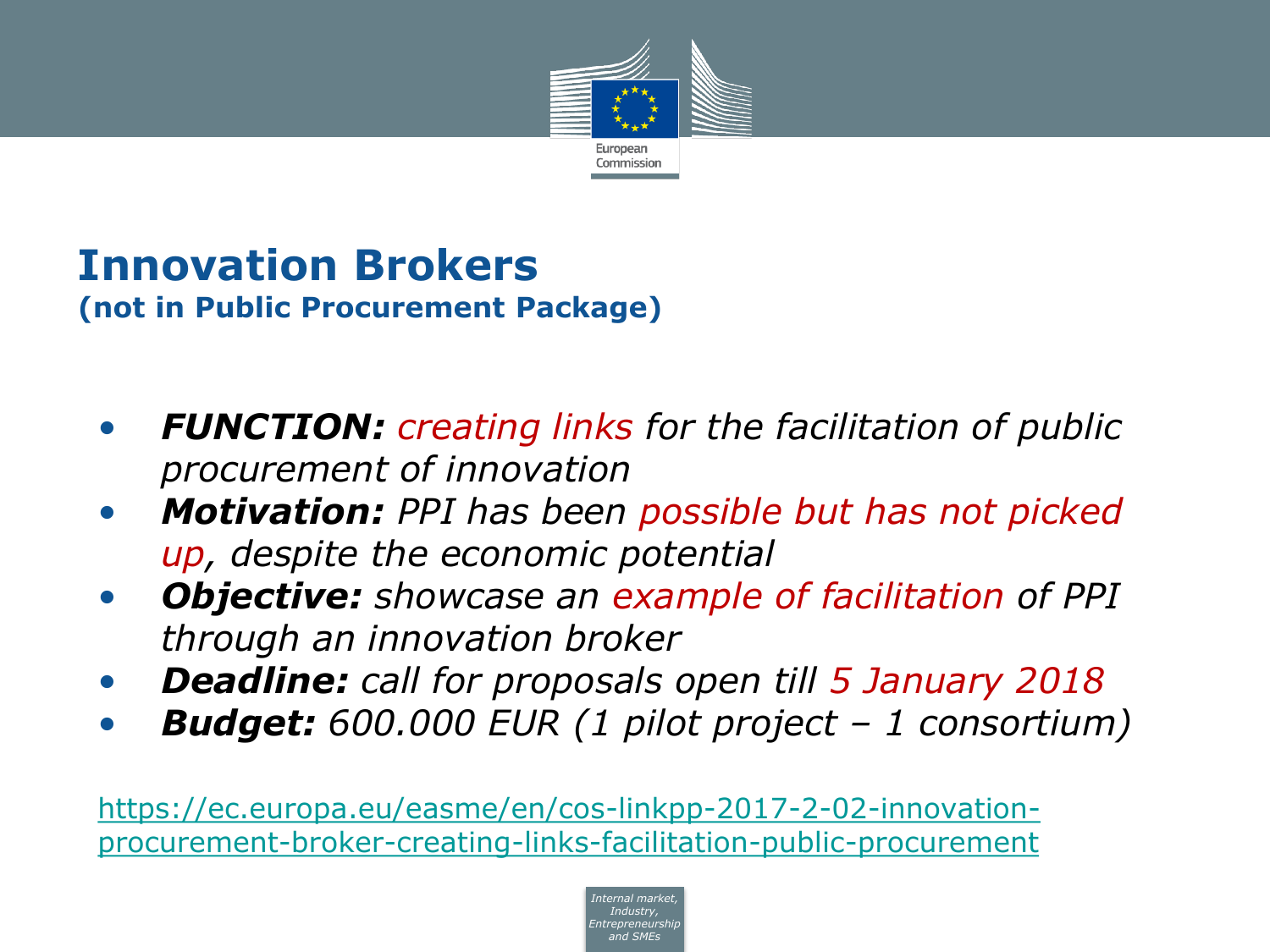

#### **Past pilot projects**

| <b>Project</b><br>name | <b>Description</b>                                                                                                                                                                                                                             | Start /                                       | <b>CEC</b><br>grant | <b>Partners</b><br>l (procurers)                               | Partner                                         | <b>Supp</b><br>liers: |
|------------------------|------------------------------------------------------------------------------------------------------------------------------------------------------------------------------------------------------------------------------------------------|-----------------------------------------------|---------------------|----------------------------------------------------------------|-------------------------------------------------|-----------------------|
| ECOQUIP                | Delivering Efficiency, Quality, and Sustainability in Healthcare                                                                                                                                                                               | Apr 2012 -<br>Nov 2016                        | tbc                 | 1 coordinator,<br>11 partners                                  | HU, IT, NL,<br><b>UK, PL &amp;</b><br><b>EU</b> | 5                     |
| <b>FIRED-UP</b>        | Improved environmental performance of frontline firefighting vehicles with new<br>ideas and new technologies                                                                                                                                   | Jun 2012 - €139k<br>Aug 2015                  |                     | 1 coordinator,<br>1 partner                                    | BE, UK                                          | tbc                   |
| <b>HAPPI</b>           | Linking European health public procurers to work together in order to detect and Oct 2012 - $\epsilon$ 2m<br>purchase innovative and sustainable solutions which will improve ageing well                                                      | Aug 2016                                      |                     | 1 coordinator,<br>7 partners                                   | AT, BE, FR,<br>GE, IT, LU, 3<br>UK              |                       |
| <b>INNOBOO:</b><br>TER | Innobooster in Lighting and Furniture                                                                                                                                                                                                          | Jun 2012 - tbc<br>Dec 2016                    |                     | 1 coordinator,<br>4 partners                                   | AT, FI                                          | tbc                   |
| <b>INNOBUI</b>         | Public Procurement Innovations and Sustainable Building Systems, for<br>sustainable high tech building projects for senior citizens, supporting the needs<br>of senior citizens and the municipalities' obligation to deliver certain services | Jun 2012 -<br>Jun 2015                        | tbc                 | 1 coordinator, NO, SE<br>7 partners                            |                                                 | tbc                   |
| <b>PAPIRUS</b>         | Public Administration Procurement Innovation to Reach Ultimate Sustainability                                                                                                                                                                  | Oct 2013 -<br>Oct 2016                        | tbc                 | 1 coordinator, GE, IT, NO, tbc<br>5 partners                   | PL, ES                                          |                       |
| <b>PRO-LITE</b>        | Procurement of Lighting Innovation and Technology in Europe                                                                                                                                                                                    | Nov 2012 - tbc<br>Aug 2016                    |                     | 1 coordinator, GE, IT, NL, 13<br>5 partners ES, UK             |                                                 |                       |
| <b>PROBIS</b>          | Promoting bidding through innovative solutions aimed at increasing energy<br>efficiency and sustainability of European public buildings                                                                                                        | Nov 2013 - $\epsilon$ 2.4m<br><b>Nov 2016</b> |                     | 1 coordinator, HU, IT, ES, tbc<br>9 partners                   | <b>SE</b>                                       |                       |
| <b>SPEA</b>            | Improving energy efficiency in municipal buildings                                                                                                                                                                                             | Aug 2012 - tbc<br>Feb 2017                    |                     | 1 coordinator,<br>2 partners                                   | NL, ES, UK tbc                                  |                       |
| <b>SYNCRO</b>          | An innovative European project to develop a smart road system, from road/car<br>sensors to smart data collection                                                                                                                               | Mar 2016                                      |                     | Oct 2012 - $\epsilon$ 2.4m 1 coordinator, FR, IT<br>3 partners |                                                 | 3                     |

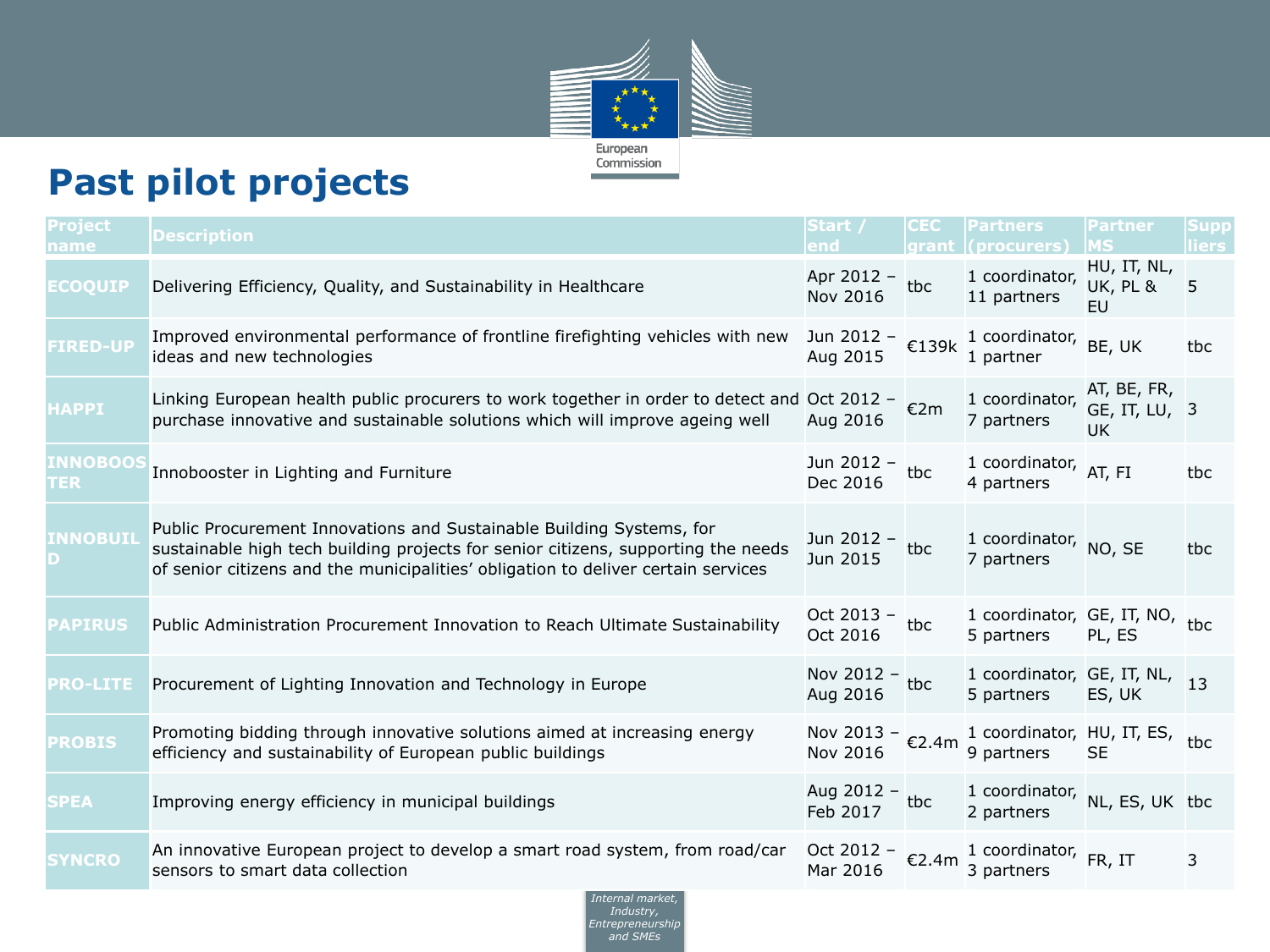

# **Upcoming pilot projects**

- On 2018 COSME work programme with budget of 4 M EUR
- **Idea:** PPI, with financing of consortia of public procurers to purchase innovation (jointly if possible, otherwise in a coordinated manner)
- **Focus areas:** health, energy efficiency, intelligent transport but other ideas welcome

#### • **Structure of financing:**

- high rate for collaborative actions,
- lower rate for actual purchasing (to reduce the risk for the procurers when buying innovation, not eliminate it)
- **Indicative timing:** call published in Spring/Summer 2018, contracts signed before end 2018